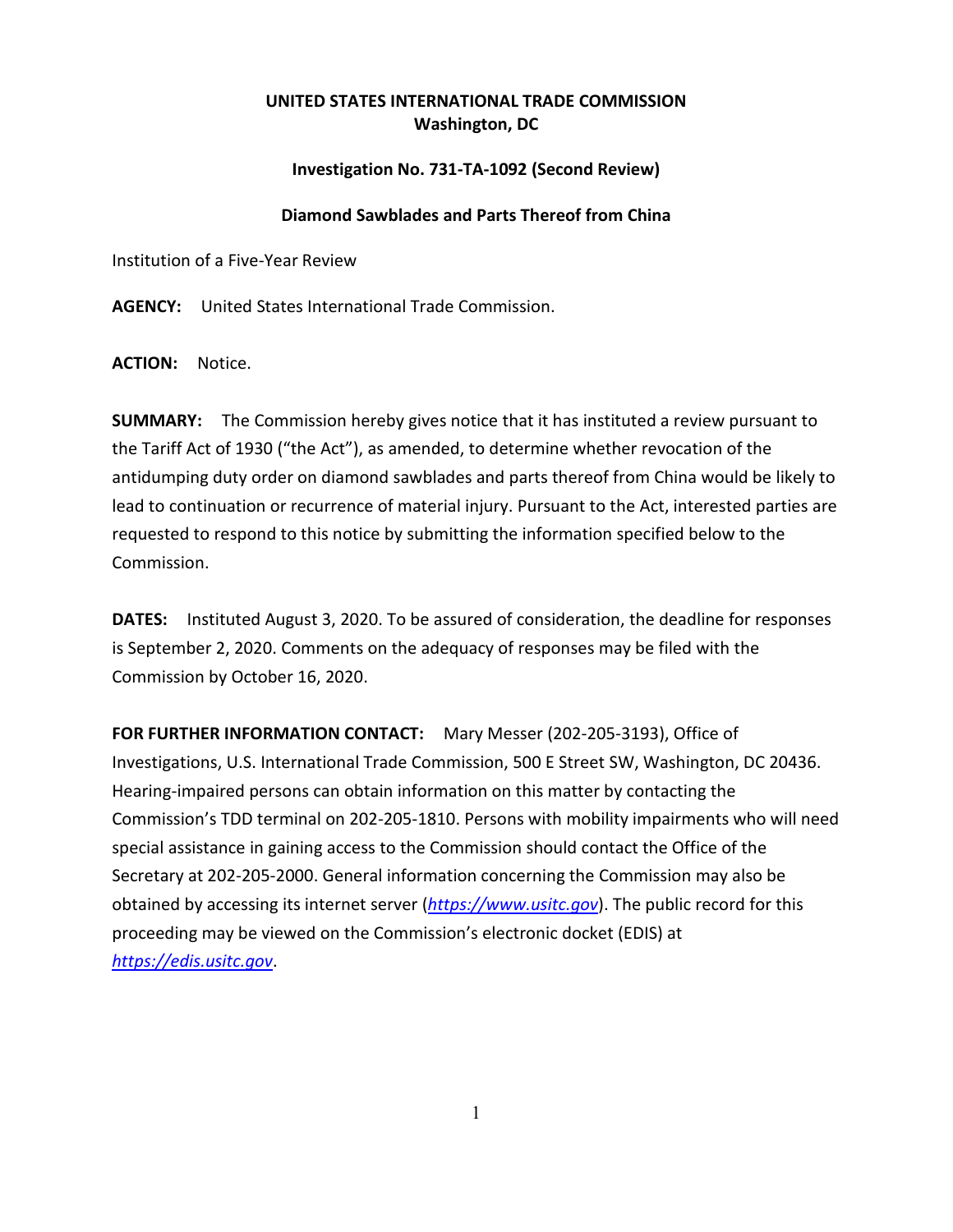#### **SUPPLEMENTARY INFORMATION:**

**Background**.-- Effective January 23, 2009, the Department of Commerce ("Commerce") issued an antidumping duty order on imports of diamond sawblades and parts thereof from China (74 FR 57145, November 4, 2009). Following the first five-year reviews by Commerce and the Commission, effective September 18, 2015, Commerce issued a continuation of the antidumping duty order on imports of diamond sawblades and parts thereof from China (80 FR 56441). The Commission is now conducting a second review pursuant to section 751(c) of the Act, as amended (19 U.S.C. 1675(c)), to determine whether revocation of the order would be likely to lead to continuation or recurrence of material injury to the domestic industry within a reasonably foreseeable time. Provisions concerning the conduct of this proceeding may be found in the Commission's Rules of Practice and Procedure at 19 CFR Part 201, Subparts A and B, and 19 CFR Part 207, Subparts A and F. The Commission will assess the adequacy of interested party responses to this notice of institution to determine whether to conduct a full review or an expedited review. The Commission's determination in any expedited review will be based on the facts available, which may include information provided in response to this notice.

**Definitions**.--The following definitions apply to this review:

- (1) *Subject Merchandise* is the class or kind of merchandise that is within the scope of the five-year review, as defined by Commerce.
- (2) The *Subject Country* in this review is China.
- (3) The *Domestic Like Product* is the domestically produced product or products which are like, or in the absence of like, most similar in characteristics and uses with, the *Subject Merchandise*. In its original determination and its full first fiveyear review determination, the Commission defined the *Domestic Like Product* as diamond sawblades and parts thereof, coextensive with Commerce's scope.
- (4) The *Domestic Industry* is the U.S. producers as a whole of the *Domestic Like Product*, or those producers whose collective output of the *Domestic Like Product* constitutes a major proportion of the total domestic production of the product. In its original determination and its full first five-year review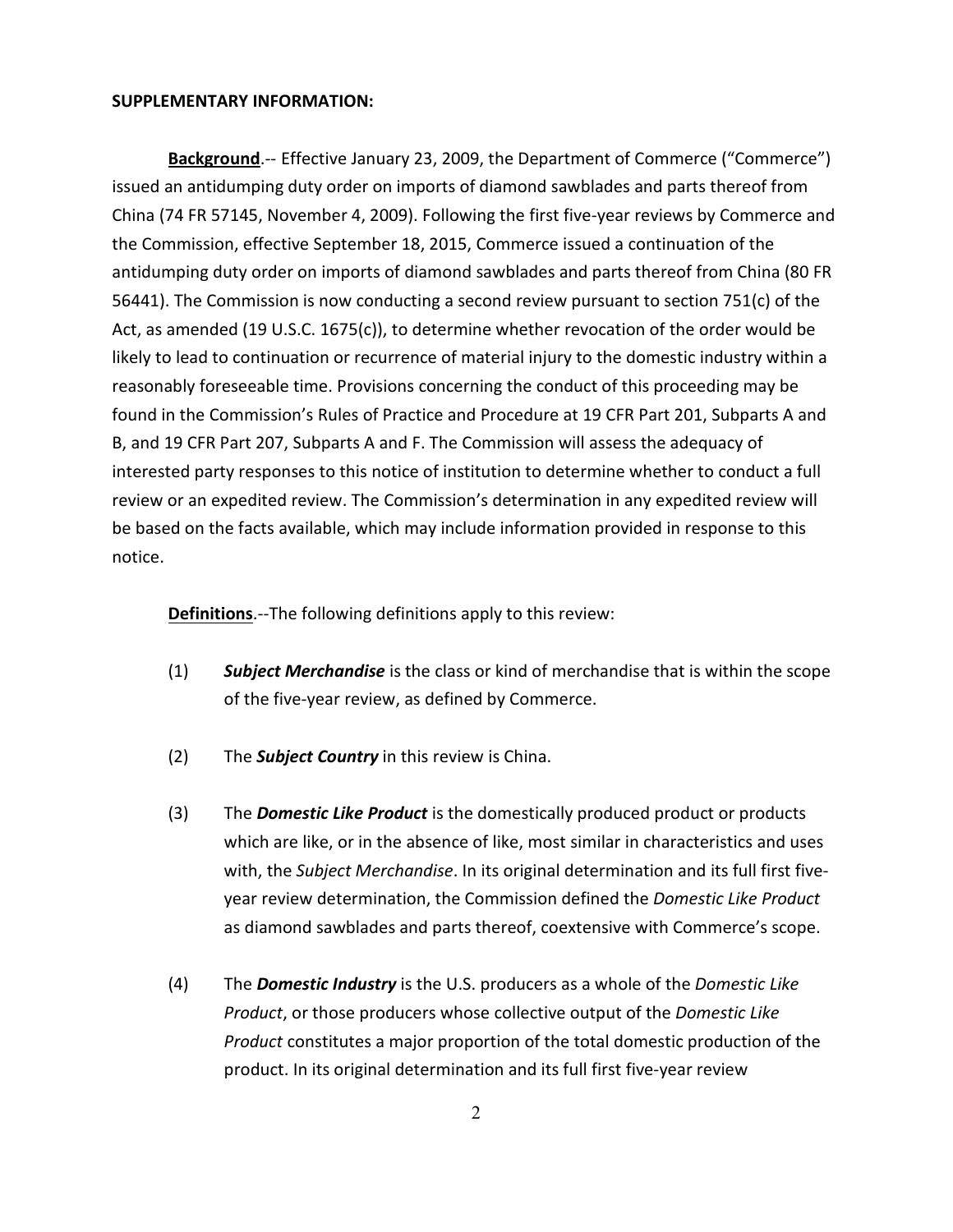determination, the Commission defined the *Domestic Industry* as all domestic producers of diamond sawblades, including the assemblers in addition to all domestic producers of finished diamond sawblades and component parts. The Commission also determined that appropriate circumstances existed to exclude certain companies from the domestic industry under the related parties provision.

(5) An *Importer* is any person or firm engaged, either directly or through a parent company or subsidiary, in importing the *Subject Merchandise* into the United States from a foreign manufacturer or through its selling agent.

**Participation in the proceeding and public service list**.--Persons, including industrial users of the *Subject Merchandise* and, if the merchandise is sold at the retail level, representative consumer organizations, wishing to participate in the proceeding as parties must file an entry of appearance with the Secretary to the Commission, as provided in § 201.11(b)(4) of the Commission's rules, no later than 21 days after publication of this notice in the *Federal Register*. The Secretary will maintain a public service list containing the names and addresses of all persons, or their representatives, who are parties to the proceeding.

Former Commission employees who are seeking to appear in Commission five-year reviews are advised that they may appear in a review even if they participated personally and substantially in the corresponding underlying original investigation or an earlier review of the same underlying investigation. The Commission's designated agency ethics official has advised that a five-year review is not the same particular matter as the underlying original investigation, and a five-year review is not the same particular matter as an earlier review of the same underlying investigation for purposes of 18 U.S.C. 207, the post-employment statute for Federal employees, and Commission rule 201.15(b) (19 CFR 201.15(b)), 79 FR 3246 (Jan. 17, 2014), 73 FR 24609 (May 5, 2008). Consequently, former employees are not required to seek Commission approval to appear in a review under Commission rule 19 CFR 201.15, even if the corresponding underlying original investigation or an earlier review of the same underlying investigation was pending when they were Commission employees. For further ethics advice on this matter, contact Charles Smith, Office of the General Counsel, at 202-205-3408.

# **Limited disclosure of business proprietary information (BPI) under an administrative protective order (APO) and APO service list**.--Pursuant to § 207.7(a) of the Commission's rules,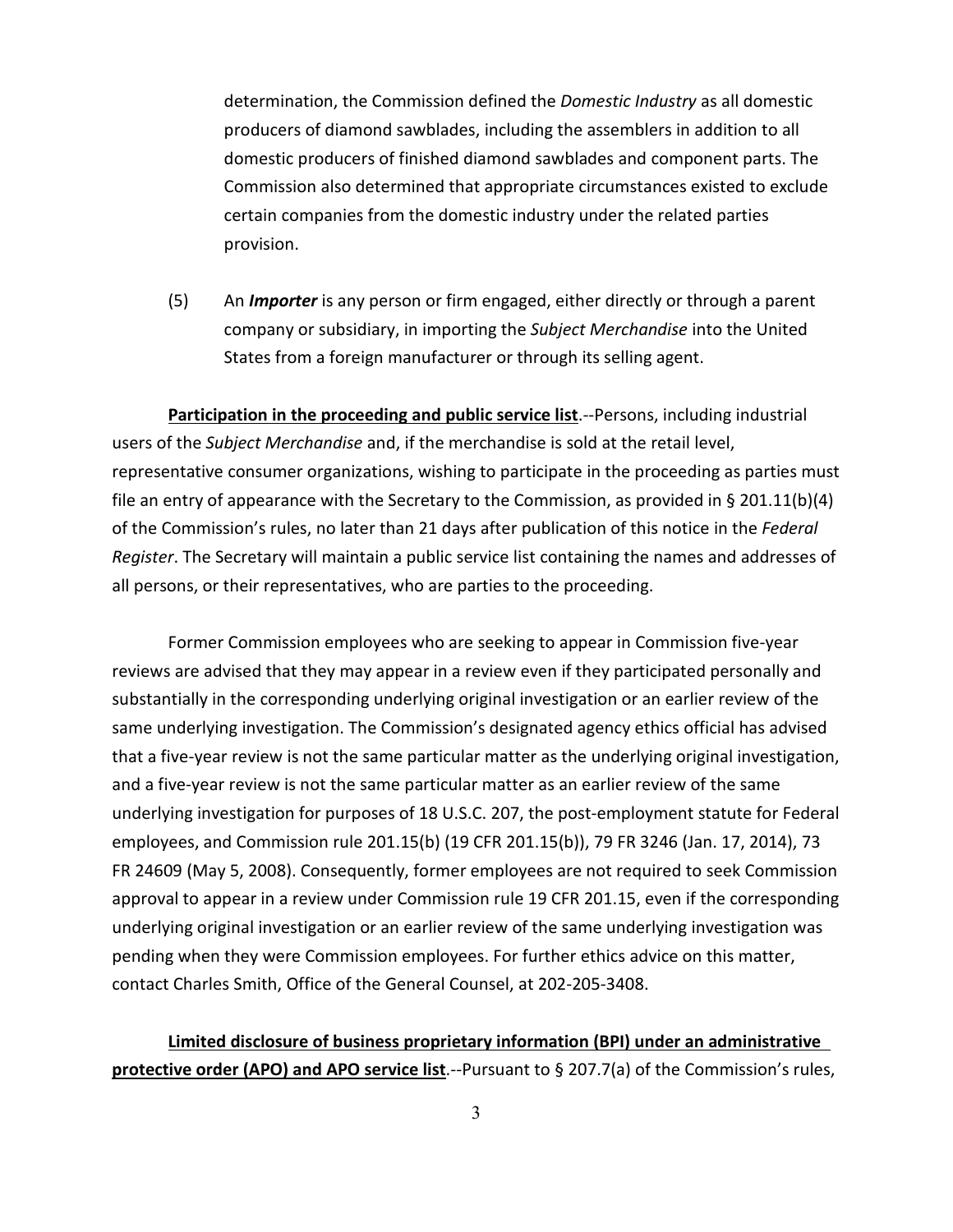the Secretary will make BPI submitted in this proceeding available to authorized applicants under the APO issued in the proceeding, provided that the application is made no later than 21 days after publication of this notice in the *Federal Register*. Authorized applicants must represent interested parties, as defined in 19 U.S.C. 1677(9), who are parties to the proceeding. A separate service list will be maintained by the Secretary for those parties authorized to receive BPI under the APO.

**Certification**.--Pursuant to § 207.3 of the Commission's rules, any person submitting information to the Commission in connection with this proceeding must certify that the information is accurate and complete to the best of the submitter's knowledge. In making the certification, the submitter will acknowledge that information submitted in response to this request for information and throughout this proceeding or other proceeding may be disclosed to and used: (i) by the Commission, its employees and Offices, and contract personnel (a) for developing or maintaining the records of this or a related proceeding, or (b) in internal investigations, audits, reviews, and evaluations relating to the programs, personnel, and operations of the Commission including under 5 U.S.C. Appendix 3; or (ii) by U.S. government employees and contract personnel, solely for cybersecurity purposes. All contract personnel will sign appropriate nondisclosure agreements.

**Written submissions**.--Pursuant to § 207.61 of the Commission's rules, each interested party response to this notice must provide the information specified below. The deadline for filing such responses is September 2, 2020. Pursuant to § 207.62(b) of the Commission's rules, eligible parties (as specified in Commission rule 207.62(b)(1)) may also file comments concerning the adequacy of responses to the notice of institution and whether the Commission should conduct an expedited or full review. The deadline for filing such comments is October 16, 2020. All written submissions must conform with the provisions of § 201.8 of the Commission's rules; any submissions that contain BPI must also conform with the requirements of §§ 201.6, 207.3, and 207.7 of the Commission's rules. The Commission's *Handbook on Filing Procedures*, available on the Commission's website at

[https://www.usitc.gov/documents/handbook\\_on\\_filing\\_procedures.pdf,](https://www.usitc.gov/documents/handbook_on_filing_procedures.pdf) elaborates upon the Commission's procedures with respect to filings. Also, in accordance with §§ 201.16(c) and 207.3 of the Commission's rules, each document filed by a party to the proceeding must be served on all other parties to the proceeding (as identified by either the public or APO service list as appropriate), and a certificate of service must accompany the document (if you are not a party to the proceeding you do not need to serve your response).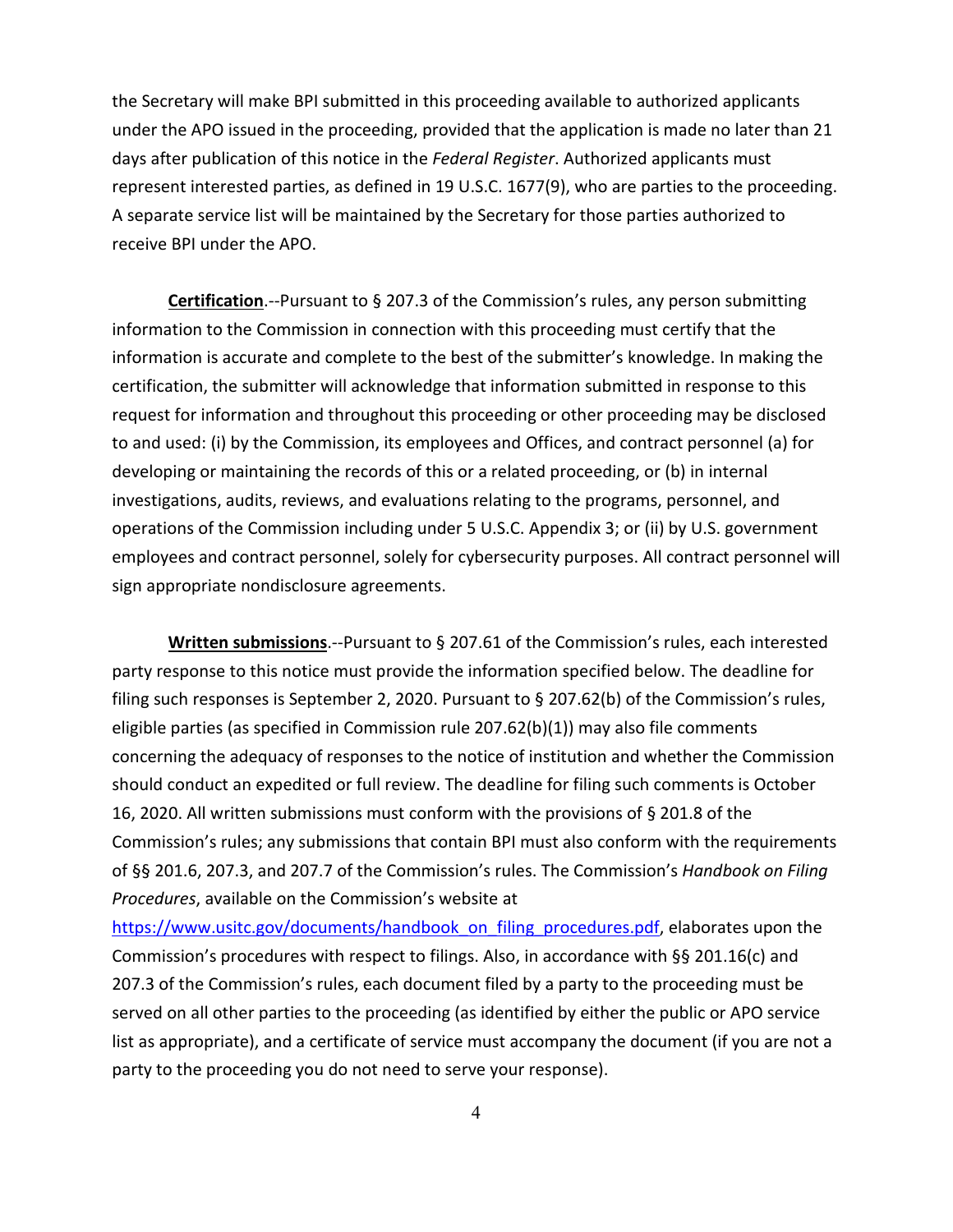Please note the Secretary's Office will accept only electronic filings at this time. Filings must be made through the Commission's Electronic Document Information System (EDIS, [https://edis.usitc.gov\)](https://edis.usitc.gov/). No in-person paper-based filings or paper copies of any electronic filings will be accepted until further notice.

No response to this request for information is required if a currently valid Office of Management and Budget ("OMB") number is not displayed; the OMB number is 3117 0016/USITC No. 20-5-467, expiration date June 30, 2023. Public reporting burden for the request is estimated to average 15 hours per response. Please send comments regarding the accuracy of this burden estimate to the Office of Investigations, U.S. International Trade Commission, 500 E Street SW, Washington, DC 20436.

**Inability to provide requested information**.--Pursuant to § 207.61(c) of the Commission's rules, any interested party that cannot furnish the information requested by this notice in the requested form and manner shall notify the Commission at the earliest possible time, provide a full explanation of why it cannot provide the requested information, and indicate alternative forms in which it can provide equivalent information. If an interested party does not provide this notification (or the Commission finds the explanation provided in the notification inadequate) and fails to provide a complete response to this notice, the Commission may take an adverse inference against the party pursuant to § 776(b) of the Act (19 U.S.C. 1677e(b)) in making its determination in the review.

**INFORMATION TO BE PROVIDED IN RESPONSE TO THIS NOTICE OF INSTITUTION:** As used below, the term "firm" includes any related firms.

- (1) The name and address of your firm or entity (including World Wide Web address) and name, telephone number, fax number, and E-mail address of the certifying official.
- (2) A statement indicating whether your firm/entity is an interested party under 19 U.S.C. 1677(9) and if so, how, including whether your firm/entity is a U.S. producer of the *Domestic Like Product*, a U.S. union or worker group, a U.S. importer of the *Subject Merchandi*se, a foreign producer or exporter of the *Subject Merchandise*, a U.S. or foreign trade or business association (a majority of whose members are interested parties under the statute), or another interested party (including an explanation). If you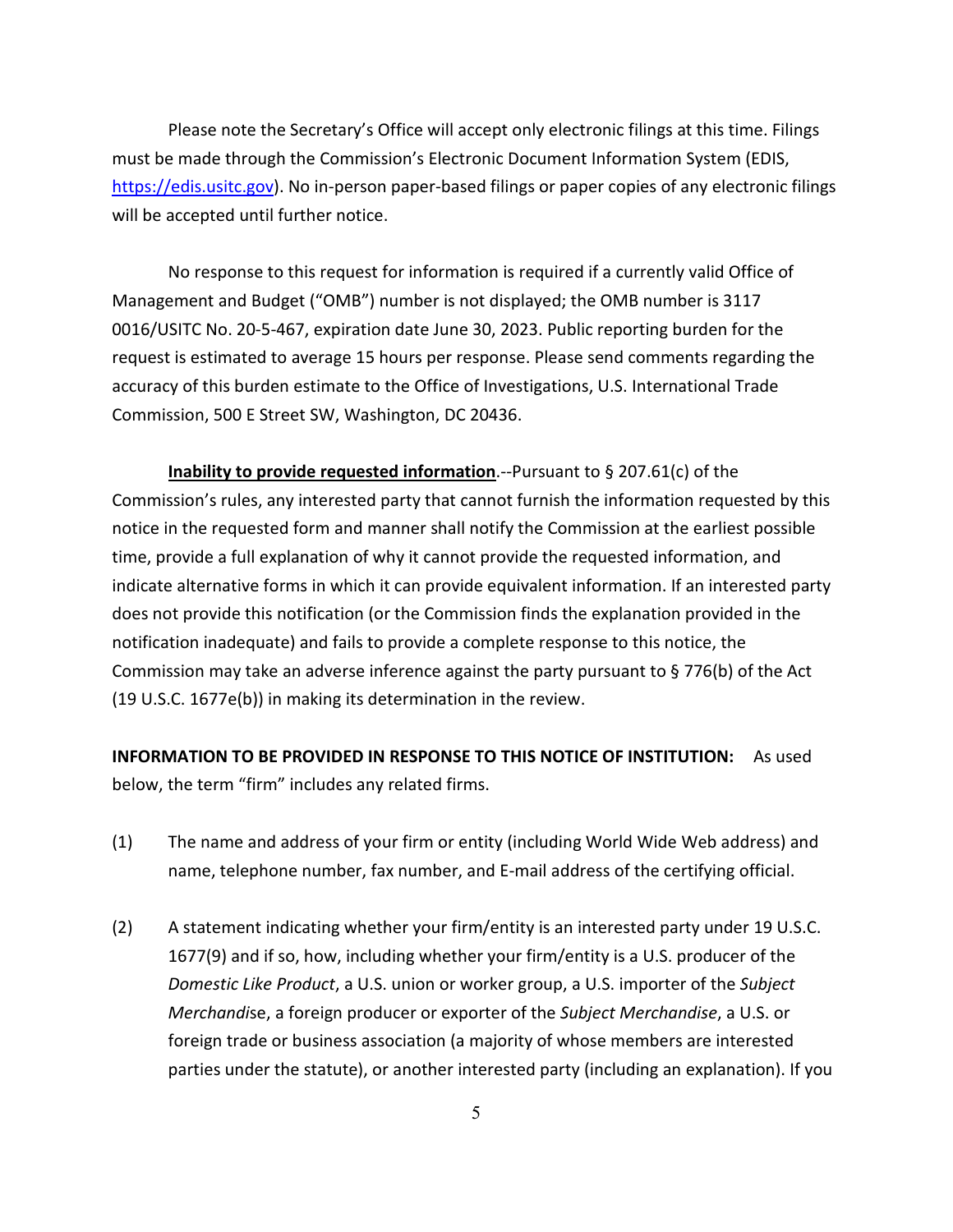are a union/worker group or trade/business association, identify the firms in which your workers are employed or which are members of your association.

- (3) A statement indicating whether your firm/entity is willing to participate in this proceeding by providing information requested by the Commission.
- (4) A statement of the likely effects of the revocation of the antidumping duty order on the *Domestic Industry* in general and/or your firm/entity specifically. In your response, please discuss the various factors specified in section 752(a) of the Act (19 U.S.C. 1675a(a)) including the likely volume of subject imports, likely price effects of subject imports, and likely impact of imports of *Subject Merchandise* on the *Domestic Industry*.
- (5) A list of all known and currently operating U.S. producers of the *Domestic Like Product*. Identify any known related parties and the nature of the relationship as defined in section 771(4)(B) of the Act (19 U.S.C. 1677(4)(B)).
- (6) A list of all known and currently operating U.S. importers of the *Subject Merchandise* and producers of the *Subject Merchandise* in the *Subject Country* that currently export or have exported *Subject Merchandise* to the United States or other countries after 2014.
- (7) A list of 3-5 leading purchasers in the U.S. market for the *Domestic Like Product* and the *Subject Merchandise* (including street address, World Wide Web address, and the name, telephone number, fax number, and E-mail address of a responsible official at each firm).
- (8) A list of known sources of information on national or regional prices for the *Domestic Like Product* or the *Subject Merchandise* in the U.S. or other markets.
- (9) If you are a U.S. producer of the *Domestic Like Product*, provide the following information on your firm's operations on that product during calendar year 2019, except as noted (report quantity data in units and value data in U.S. dollars, f.o.b. plant). If you are a union/worker group or trade/business association, provide the information, on an aggregate basis, for the firms in which your workers are employed/which are members of your association.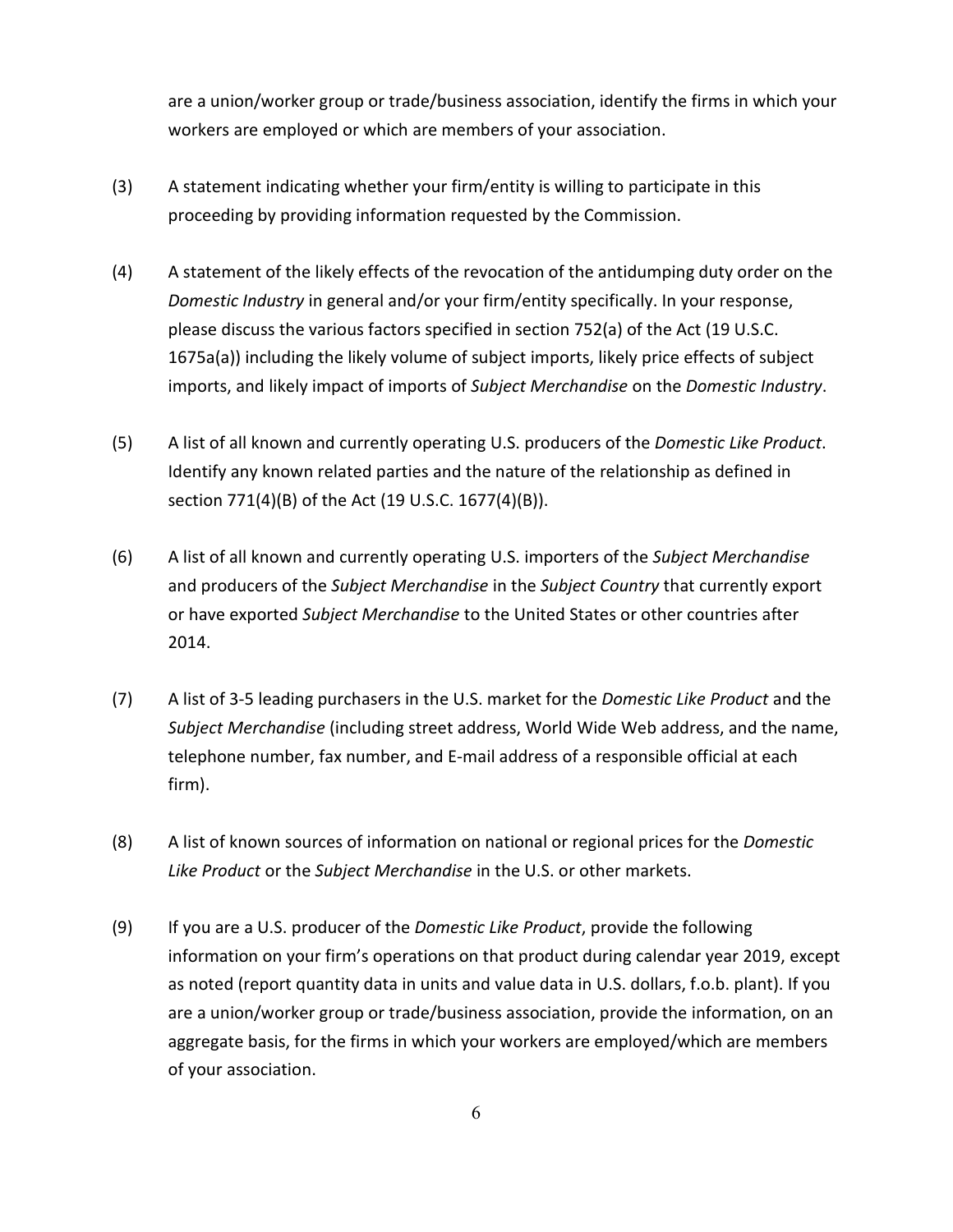- (a) Production (quantity) and, if known, an estimate of the percentage of total U.S. production of the *Domestic Like Product* accounted for by your firm's(s') production;
- (b) Capacity (quantity) of your firm to produce the *Domestic Like Product* (that is, the level of production that your establishment(s) could reasonably have expected to attain during the year, assuming normal operating conditions (using equipment and machinery in place and ready to operate), normal operating levels (hours per week/weeks per year), time for downtime, maintenance, repair, and cleanup, and a typical or representative product mix);
- (c) the quantity and value of U.S. commercial shipments of the *Domestic Like Product* produced in your U.S. plant(s);
- (d) the quantity and value of U.S. internal consumption/company transfers of the *Domestic Like Product* produced in your U.S. plant(s); and
- (e) the value of (i) net sales, (ii) cost of goods sold (COGS), (iii) gross profit, (iv) selling, general and administrative (SG&A) expenses, and (v) operating income of the *Domestic Like Product* produced in your U.S. plant(s) (include both U.S. and export commercial sales, internal consumption, and company transfers) for your most recently completed fiscal year (identify the date on which your fiscal year ends).
- (10) If you are a U.S. importer or a trade/business association of U.S. importers of the *Subject Merchandise* from the *Subject Country*, provide the following information on your firm's(s') operations on that product during calendar year 2019 (report quantity data in units and value data in U.S. dollars). If you are a trade/business association, provide the information, on an aggregate basis, for the firms which are members of your association.
	- (a) The quantity and value (landed, duty-paid but not including antidumping duties) of U.S. imports and, if known, an estimate of the percentage of total U.S. imports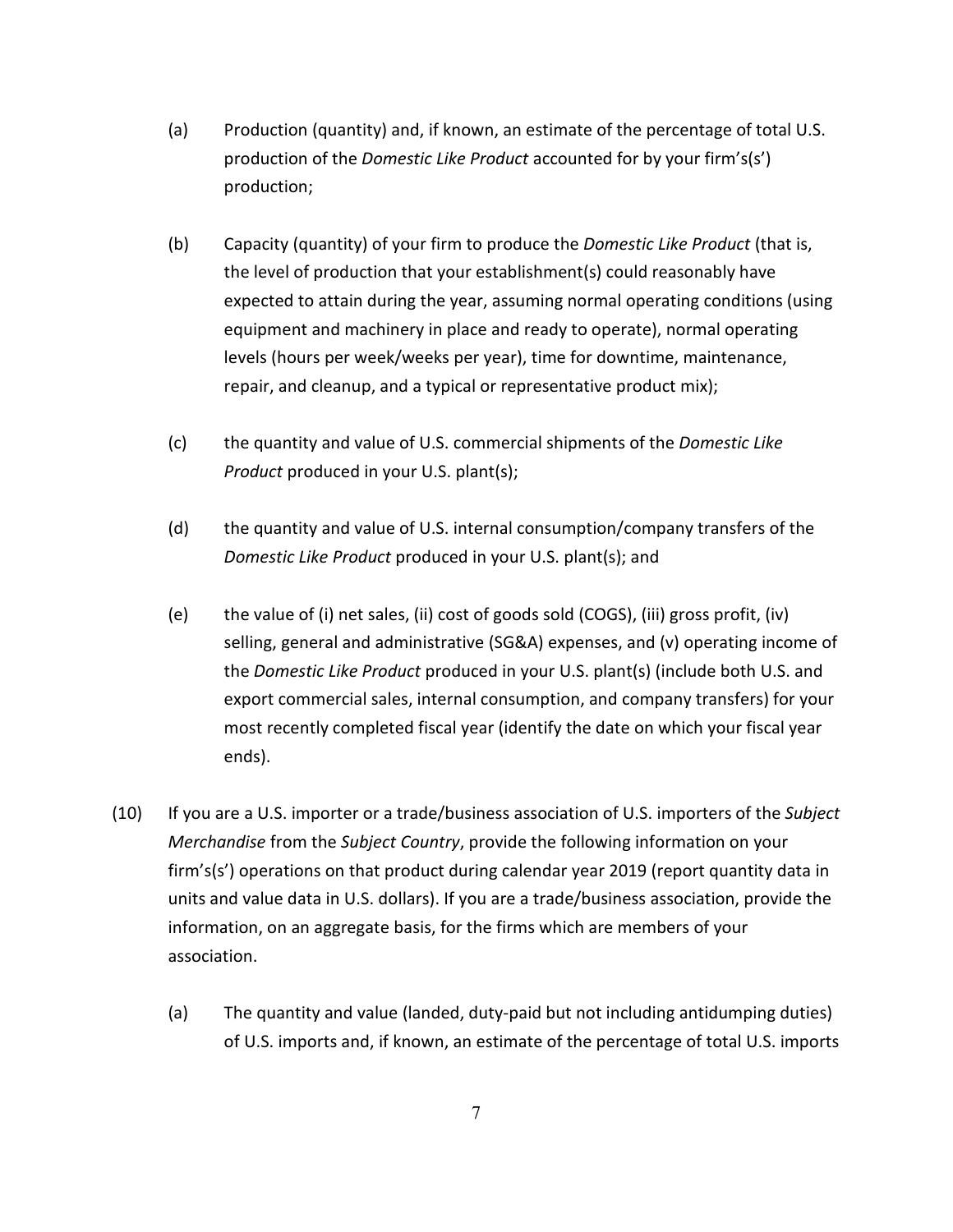of *Subject Merchandise* from the *Subject Country* accounted for by your firm's(s') imports;

- (b) the quantity and value (f.o.b. U.S. port, including antidumping duties) of U.S. commercial shipments of *Subject Merchandise* imported from the *Subject Country*; and
- (c) the quantity and value (f.o.b. U.S. port, including antidumping duties) of U.S. internal consumption/company transfers of *Subject Merchandise* imported from the *Subject Country*.
- (11) If you are a producer, an exporter, or a trade/business association of producers or exporters of the *Subject Merchandise* in the *Subject Country*, provide the following information on your firm's(s') operations on that product during calendar year 2019 (report quantity data in units and value data in U.S. dollars, landed and duty-paid at the U.S. port but not including antidumping duties). If you are a trade/business association, provide the information, on an aggregate basis, for the firms which are members of your association.
	- (a) Production (quantity) and, if known, an estimate of the percentage of total production of *Subject Merchandise* in the *Subject Country* accounted for by your firm's(s') production;
	- (b) Capacity (quantity) of your firm(s) to produce the *Subject Merchandise* in the *Subject Country* (that is, the level of production that your establishment(s) could reasonably have expected to attain during the year, assuming normal operating conditions (using equipment and machinery in place and ready to operate), normal operating levels (hours per week/weeks per year), time for downtime, maintenance, repair, and cleanup, and a typical or representative product mix); and
	- (c) the quantity and value of your firm's(s') exports to the United States of *Subject Merchandise* and, if known, an estimate of the percentage of total exports to the United States of *Subject Merchandise* from the *Subject Country* accounted for by your firm's(s') exports.